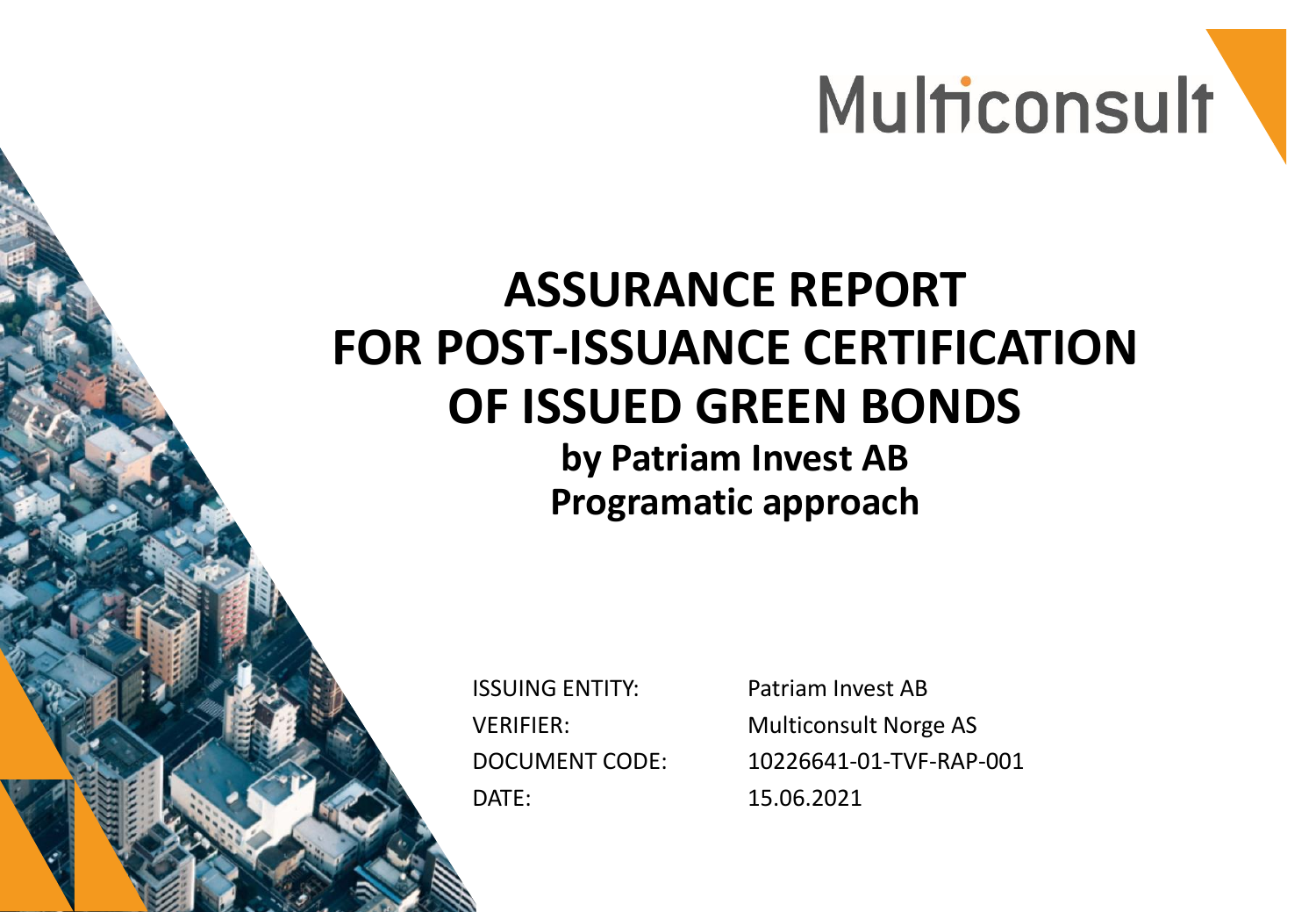

#### DISCLAIMER

This report is prepared based on information disclosed by Patriam Invest AB and/or its advisors and representatives. Multiconsult has no influence and/or control over the accuracy and/or completeness of the information received, and accordingly Multiconsult cannot be held liable for use of such information. In preparing this report Multiconsult has used the skill, care and diligence that might reasonably be expected from us. The input, the analyses and the conclusions used in the preparation of this report and/or contained in this report, are of a character which is not certain. The report is subject to the qualifications, assumptions, restrictions and limitations set out herein, and Multiconsult makes no representation or warranty for the accuracy and completeness of this report, and disclaims all responsibility or liability , whether in tort or in contract, regarding the contents of this report and any decisions, acts or omissions being made in connection therewith.

For enquiries regarding this report please contact energi@multiconsult.no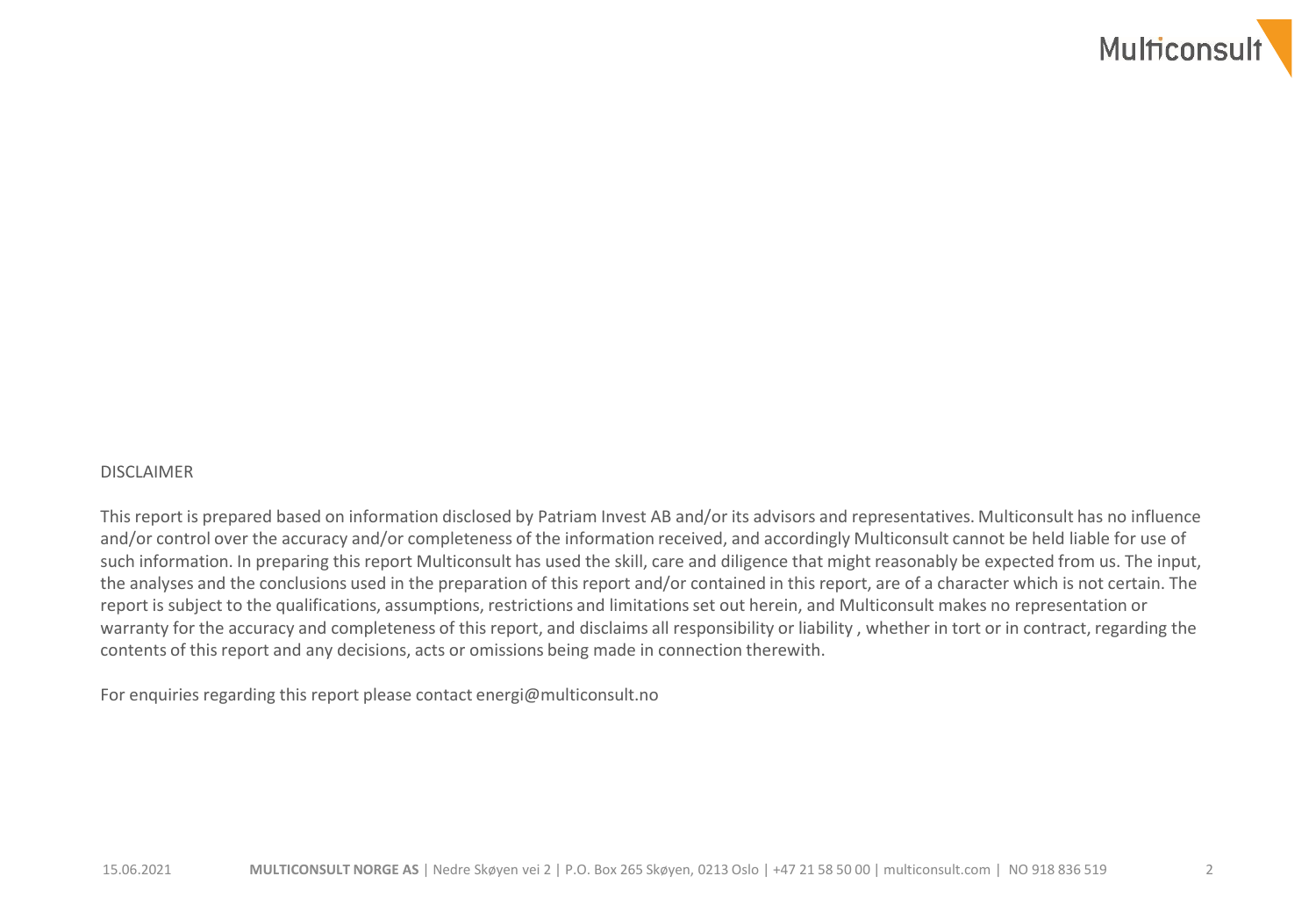

#### **Background**

**Issuing Entity:**  Patriam Invest AB **Green Bond:** Patriam Invest AB Green Bond (SEK 140 m) ISIN: SE0014855516 & SE0014855524 **Period of bond issuance:** 26.11.2020 **Lead underwriters:**  JOOL **CBI approved verifier:**  Multiconsult **Period of verification:** June 2021 **Verifier contact:**  Multiconsult Norge AS Nedre Skøyen vei 2 Oslo, Norway

[energi@multiconsult.no](file:///C:/Users/stj/AppData/Roaming/OpenText/OTEdit/EC_ec10livelink/c47240293/mailto_energi%40multiconsult.no)

Patriam Invest AB (Patriam) is an unlisted Swedish real estate developer with a focus on apartments.

In November 2020 Patriam issued a bond backed by energy-efficient buildings projects that qualify according to the CBI Low Carbon Buildings criteria. Patriam has in addition a pipeline consisting of high quality Swedish residential buildings that also will qualify.

Patriam has engaged Multiconsult, a CBI approved verifier, to review and verify that Patriam's November 2020 bond issuance meets the requirements (part A, B and C) in a retroactive certification and as part of programmatic certification under the Low Carbon Buildings criteria of the Climate Bonds Standard Version 3.0.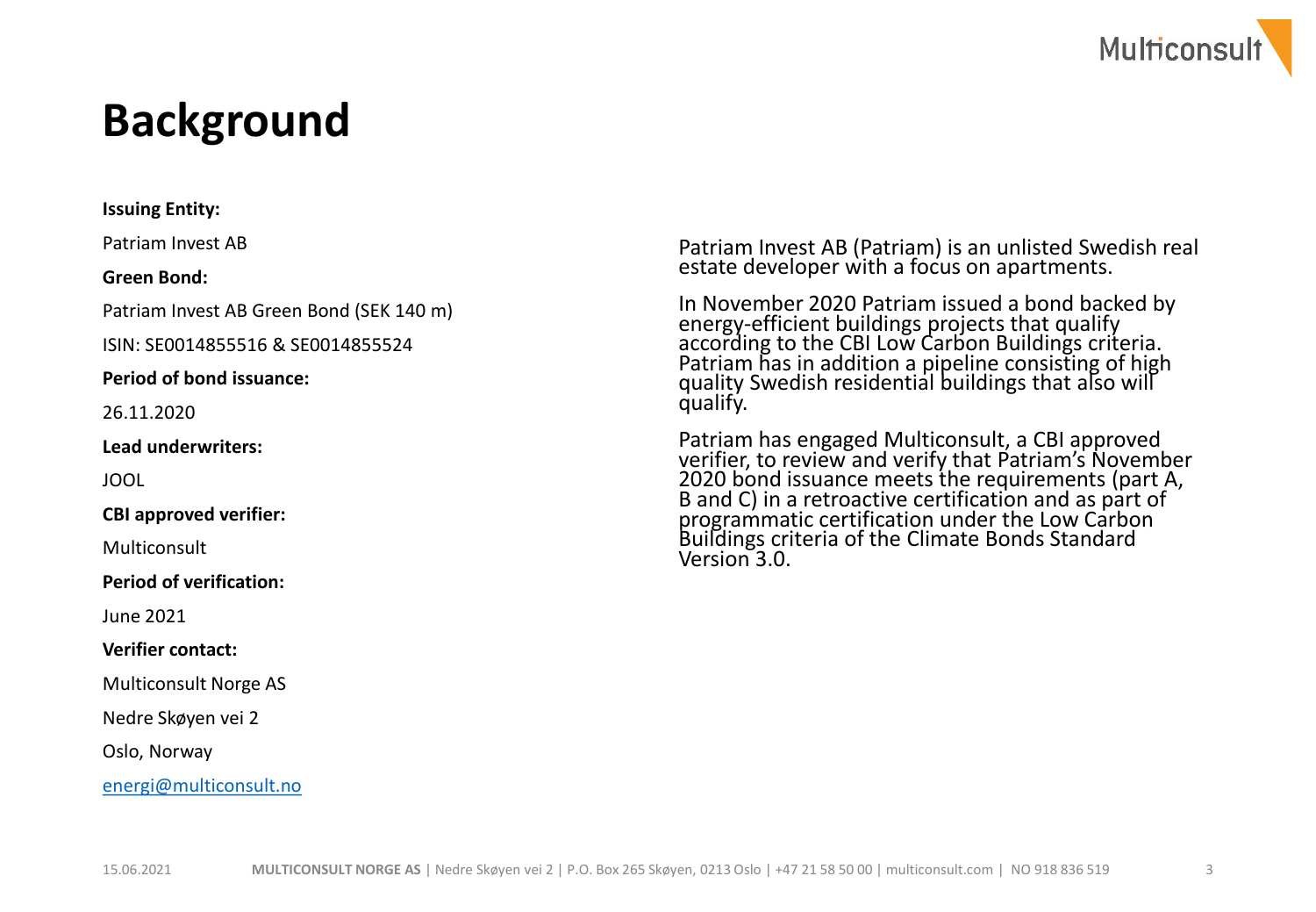

#### **Subject Matter & Applicable Criteria**

The aim of the issuance is to finance a real estate development project with added environmental value, focusing on energy performance. The bond will finance new residential building projects in Sweden that comply with the Climate Bonds Initiative's Swedish residential building criterion qualifying buildings with specific energy demand below the established thresholds documented by Energy Performance Certificates. In addition, this document will be part of a programmatic certification, as Patriam will be a multiple issuer focusing on residential buildings.

Swedish residential buildings that comply with this criterion are eligible for green bonds as they have significantly better energy standards and account for less than the top 15% most energy efficient buildings in the residential building stock (ref. Appendix B).

The bond issuance (and consequently, our verification) follow Climate Bond Standard Version 3.0 sector criteria Low Carbon Buildings: Residential buildings.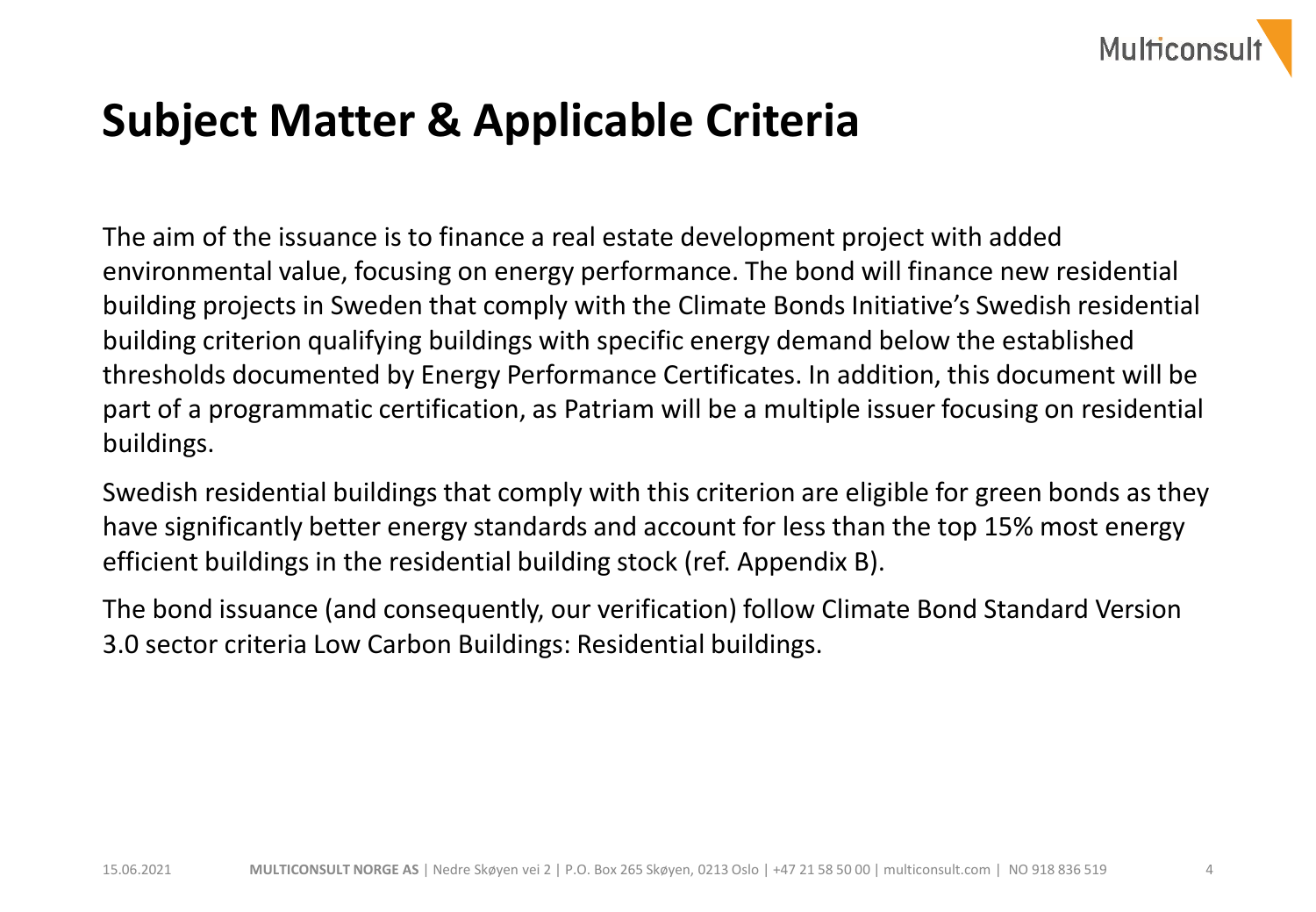

#### **Responsibilities**

#### **Issuing Entity (Patriam Invest AB) Verifying Entity (Multiconsult)**

Patriam Invest AB has the responsibility for providing information and documents on its portfolio, incl. nomination of buildings, management and disbursement of proceeds etc. as per the Climate Bonds Information Form and included in the Issuer's Green Bond Framework.

The work undertaken as part of this engagement includes confirming the transaction's conformance with the Climate Bonds certification requirements, which include:

- Conformance of issuance with the Climate Bonds Standard Version 3.0;
- Conformance with the Technical Criteria on Low Carbon Buildings for Residential Property;
- Conformance with the Internal Processes & Controls requirements;
- Conformance with Reporting Pre-Issuance requirements.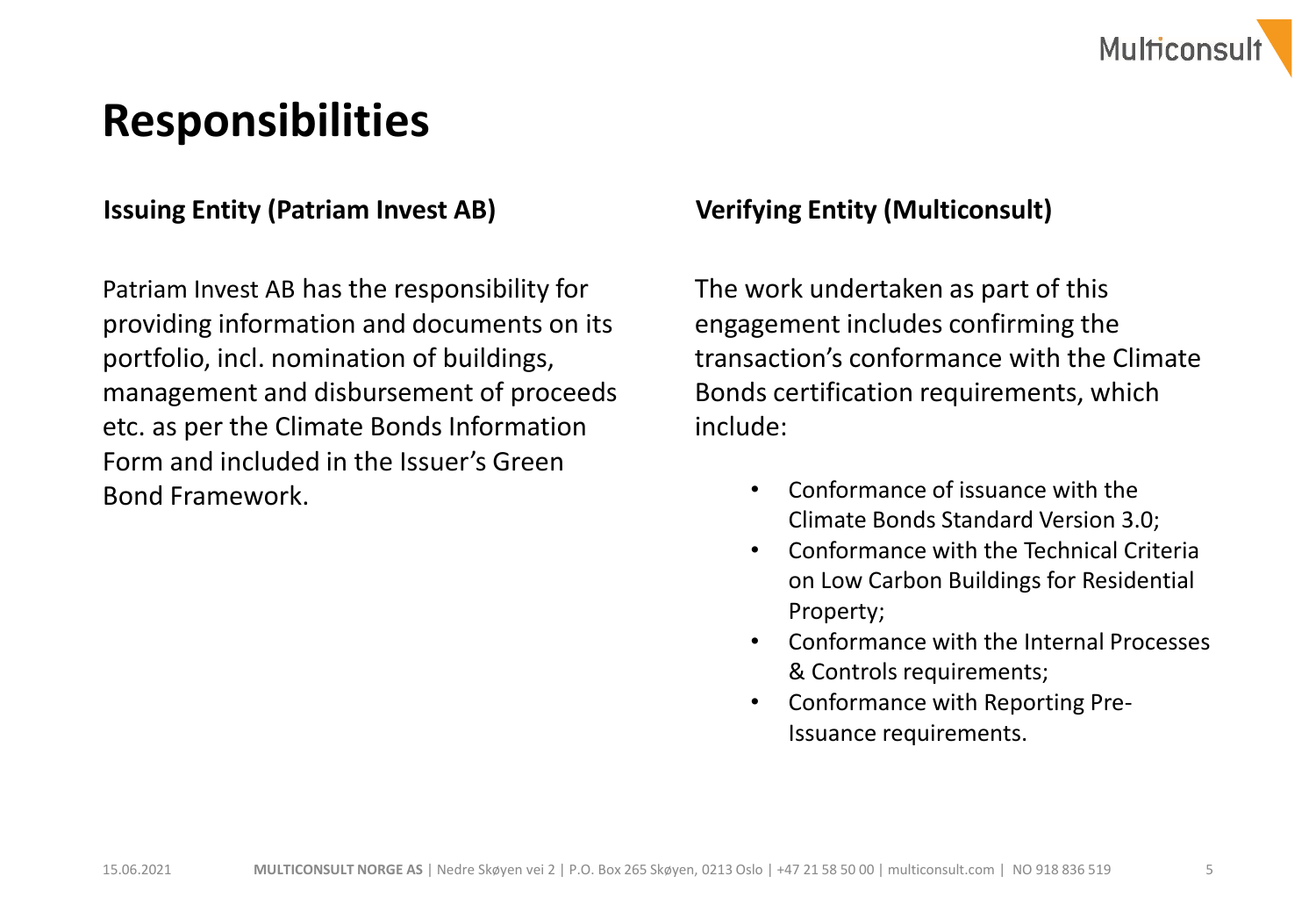

### **Independence of the Verifier**

Multiconsult is a Norwegian globally active independent consulting firm, listed on the Oslo Stock Exchange.

Multiconsult uses an ISO-9001 compliant Quality Management System to ensure high delivery standards towards its clients. The company has set up numerous internal policies – amongst which are the "Quality Policy", "Policy for Corporate Social Responsibility", "Ethical Code of Conduct" as well as "HSE and Environment Policy". Copies of these policies, as well as the Multiconsult Management System, can be made available upon request.

Our impartiality is of vital importance to our clients and is their guarantee of receiving independent and neutral professional advice. Multiconsult has no vested interests in manufacturing or construction and is a qualified member of the International Federation of Consulting Engineers (FIDIC) through its membership in the Norwegian Association for Consulting Engineers (RIF). We confirm that:

- No members of this verification team are currently engaged in any other work for Patriam;
- No members of this verification team have developed any current proposals for work with Patriam;
- Multiconsult does not have any current jobs or proposals with Patriam on record keeping or compliance management systems that are at all relevant to the Climate Bond Initiative;
- Multiconsult has never advised Patriam on record keeping or compliance management systems that are at all relevant to the Climate Bond Initiative.
- Multiconsult has no financial interest in Patriam or climate bonds, other than fees for current independent evaluation.

#### Ref. Appendix D for more information about Multiconsult.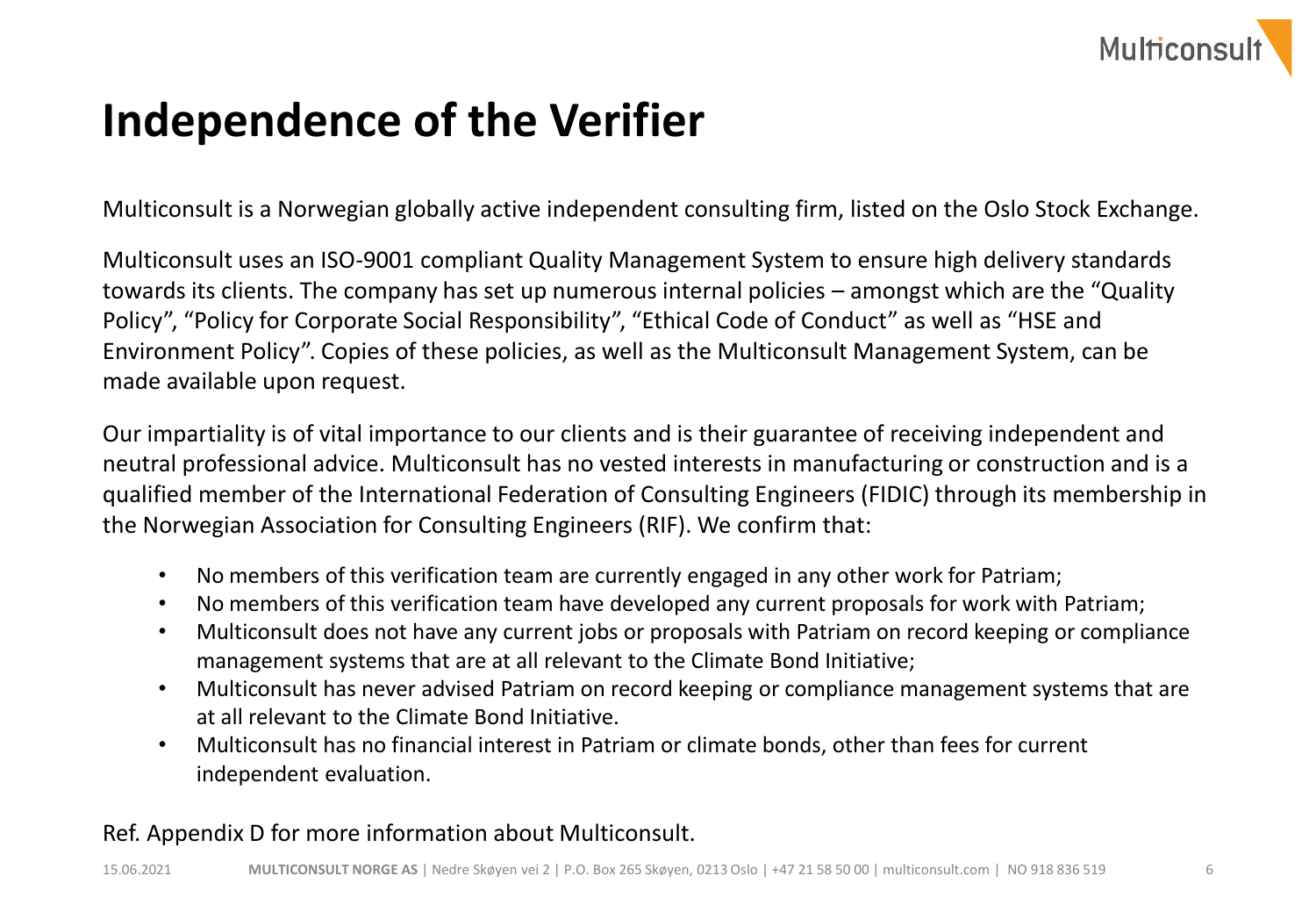

### **Work Performed**

We planned and performed the verification by obtaining evidence and other information and explanations that are considered necessary to obtain a reasonable level of assurance that Patriam's issuance meets the requirements of the Climate Bond Initiative's Post-Issuance Requirements as described in Parts A, B and C of Climate Bond Standard Version 3.0 (ref. Appendix C). We believe that the procedures we have performed and the evidence we have obtained are sufficient and appropriate to provide a basis for our conclusion. For this assignment we:

- Reviewed the Issuer's Green Bond Framework that includes processes, systems and controls in place for management of bond proceeds;
- Reviewed the Issuer's Climate Bond Information Form and supporting documentation;
- Reviewed the Issuer's documentation of the specific asset meeting the CBI Low Carbon Buildings qualification criterion

This assignment has been executed as a desk-study. Clarifying Q&A sessions have been held with Patriam by phone and e-mails on an as-needed basis.

Because of the inherent limitations in any internal control structure it is possible that fraud, error, or noncompliance with laws and regulations may occur and not be detected. Further, the verification was not designed to detect all weakness or errors in internal controls so far as they relate to the requirements set out above as the verification has not been performed continuously throughout the period but has been performed as a one-time activity. Any projection of the evaluation of control procedures to future periods is subject to the risk that the procedures may become inadequate because of changes in conditions, or that the degree of compliance with them may deteriorate.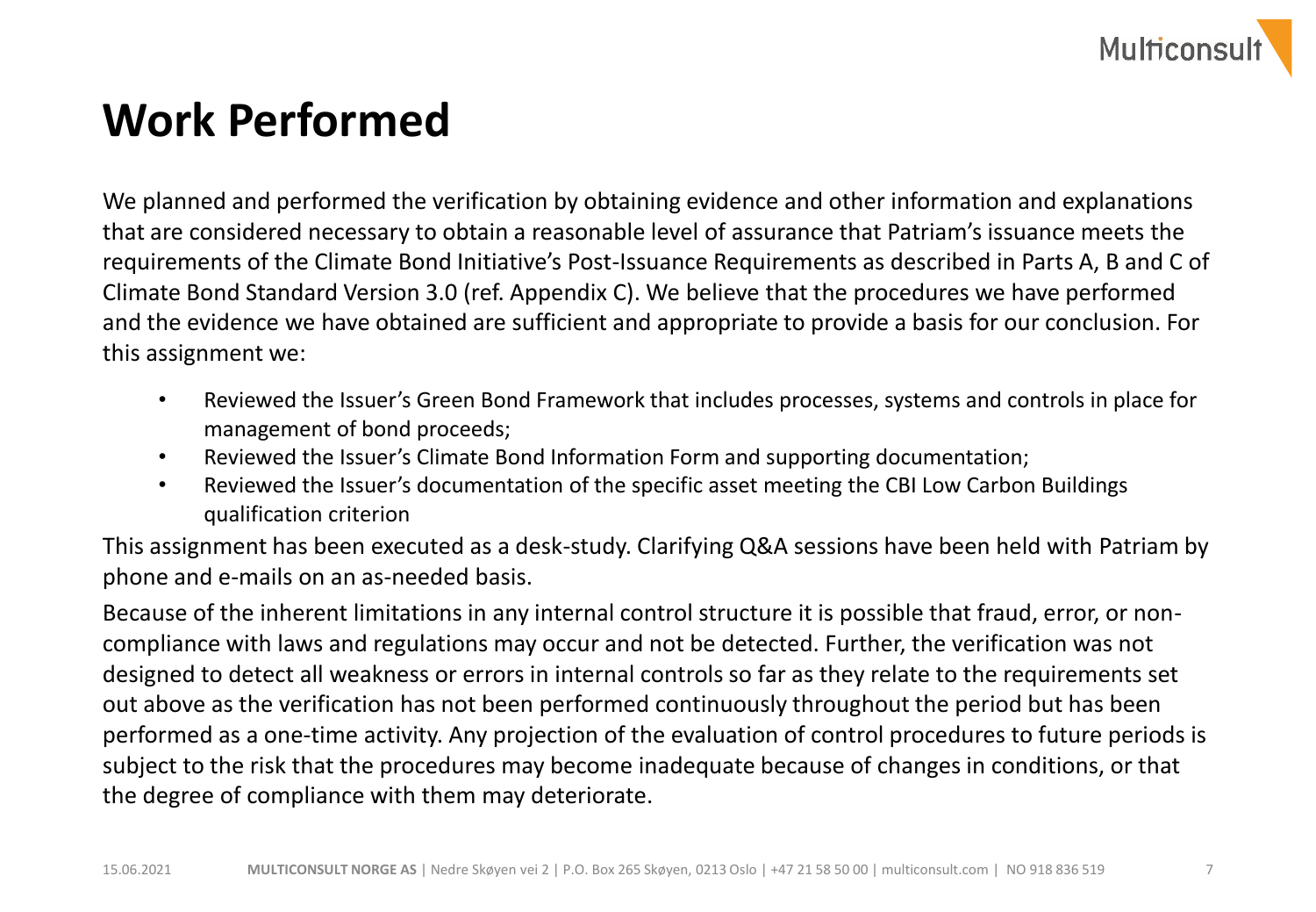

#### **Conclusion**

Based on the limited assurance procedures conducted and evidence obtained, nothing has come to our attention that causes us to believe that, in all material respects the Issuer's 2020 Bond is not in conformance with the Climate Bonds Standard's Post-Issuance Requirements. Multiconsult conducted the post issuance verification in accordance with the Climate Bond Standard Version 3.0 and with International Standard on Assurance Engagements 3000 (Assurance Engagements other than Audits or Reviews of Historical Information). The verification included Climate Bond Standard Version 3.0 sector criteria for Low Carbon Buildings (Residential buildings).

Multiconsult's verification approach draws on an understanding of the risks associated with conforming to the Climate Bond Standard Version 3.0 and the controls in place to mitigate these. Multiconsult planned and performed the verification by obtaining evidence and other information and explanations that Multiconsult considers necessary to give limited assurance that the Patriam Green Bond continues to meet the requirements of the Climate Bond Standard Version 3.0.

We refer to the following appendices for the list of documents reviewed (Appendix A), proxy methodology (Appendix B) and detailed process summary (Appendix C).

**Joakim Arntsen** Head of Renewable Energy Advisory Services Multiconsult Norge AS 15.06.2021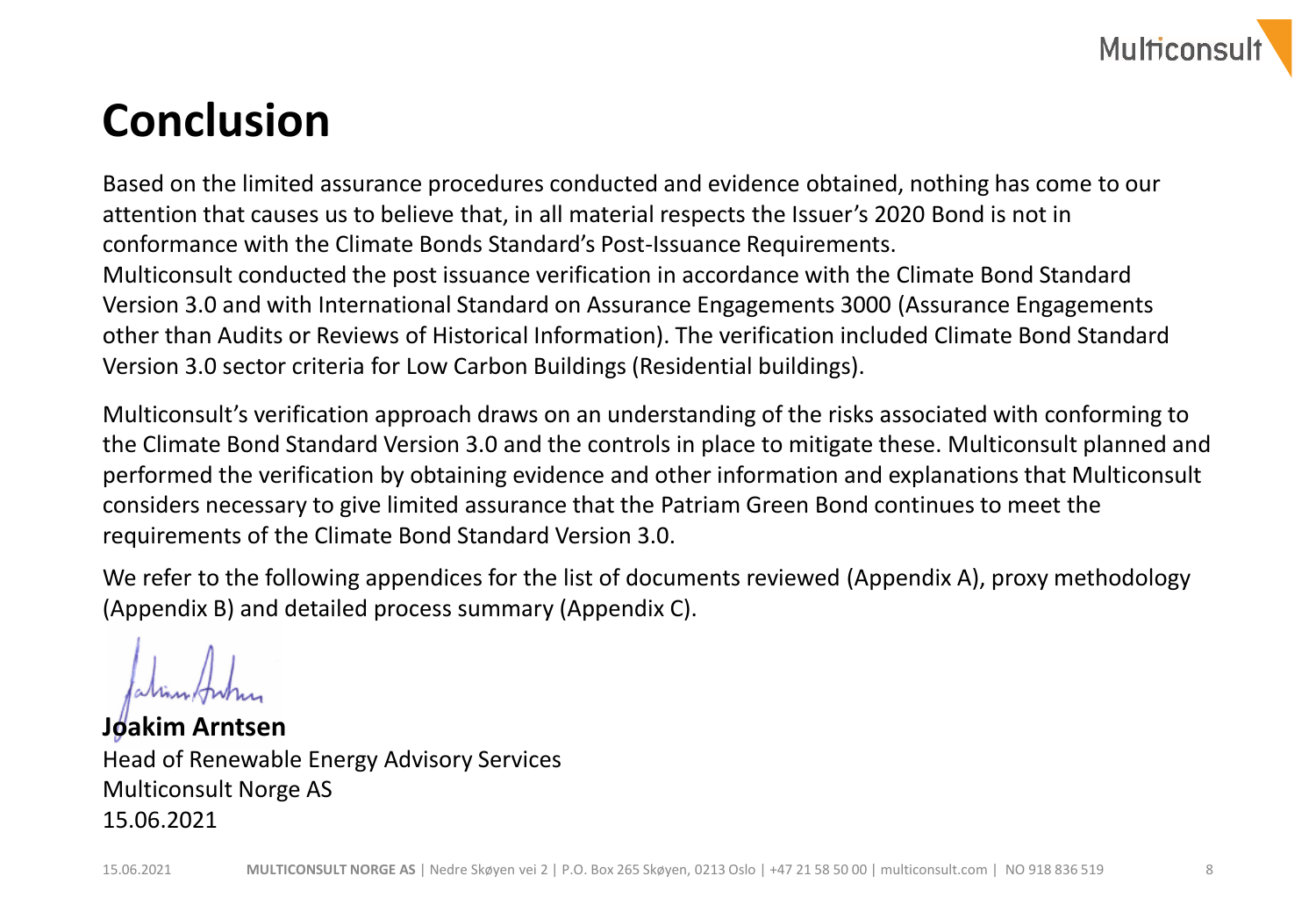

# **APPENDICES**

Appendix A: List of Documents Reviewed Appendix B: Proxy Methodology Appendix C: Audit Procedures and Findings Appendix D: About Multiconsult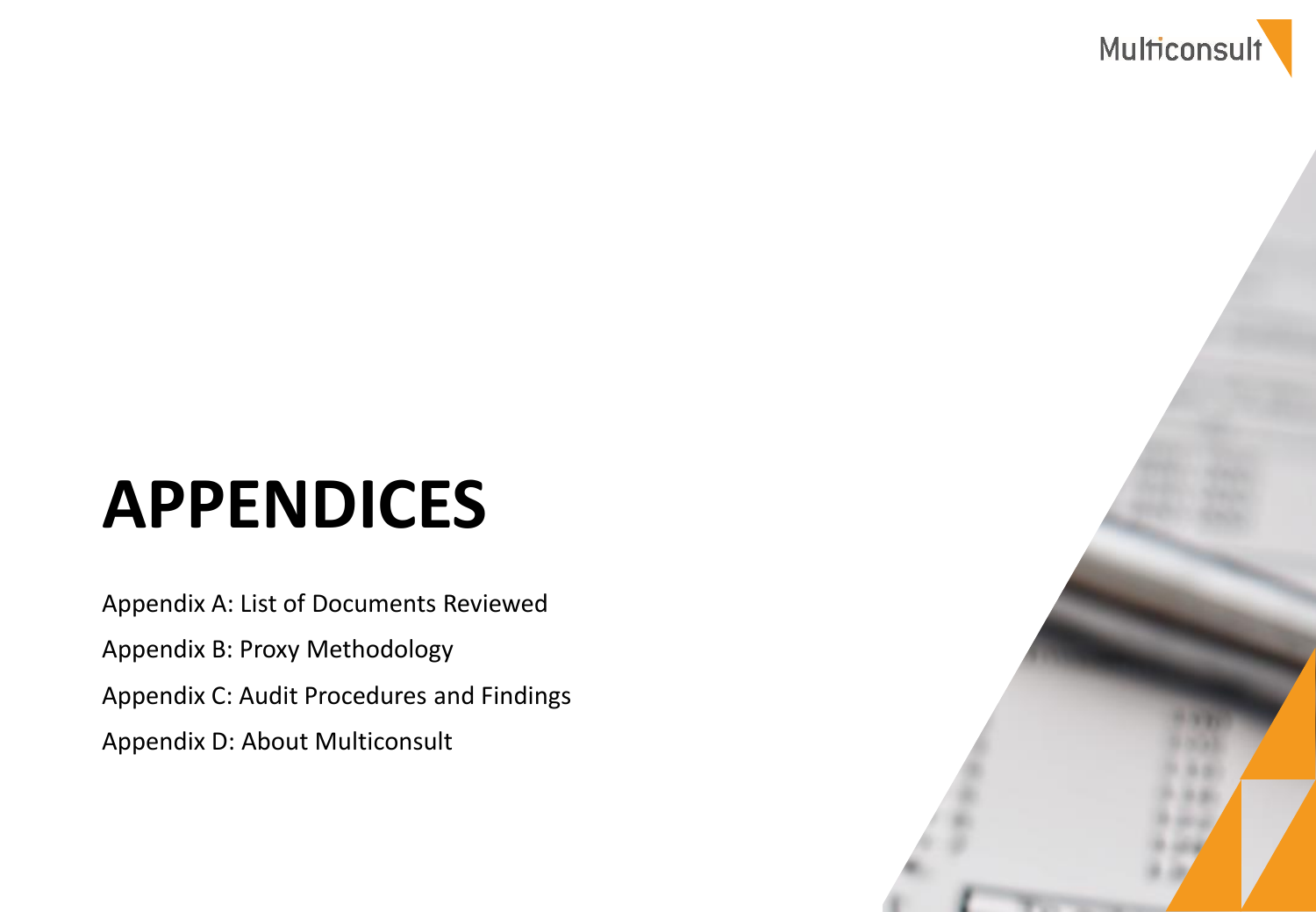

#### **Appendix A: List of Documents Reviewed**

| <b>Document Title</b>                                                                                                                                                                                                                | <b>Publishing Responsible</b>                | <b>Publishing Date</b> |
|--------------------------------------------------------------------------------------------------------------------------------------------------------------------------------------------------------------------------------------|----------------------------------------------|------------------------|
| Documentation of the financed project Torsvik energy efficiency below threshold in<br>CBI criterion performed by independent energy experts                                                                                          | Patriam/Clarholm Energi &<br>Klimatanalys AB | June 2021              |
| Documentation of the financed project Torsvik conformance with Nordic Ecolabel.                                                                                                                                                      | Patriam                                      | June 2021              |
| "Patriam's Green Bond Framework" including:<br><b>Patriam Sustainability Strategy</b><br>a)<br>Use of Proceeds<br>b)<br>Process for Project Evaluation and Selection<br>c)<br>d)<br><b>Management of Proceeds</b><br>Reporting<br>e) | Patriam                                      | April 2021             |
| Location Specific Criteria for Swedish Residential Buildings                                                                                                                                                                         | Climate Bonds Initiative                     | <b>March 2021</b>      |
| "Climate Bond Information Form"                                                                                                                                                                                                      | Patriam                                      | 23.05.2021             |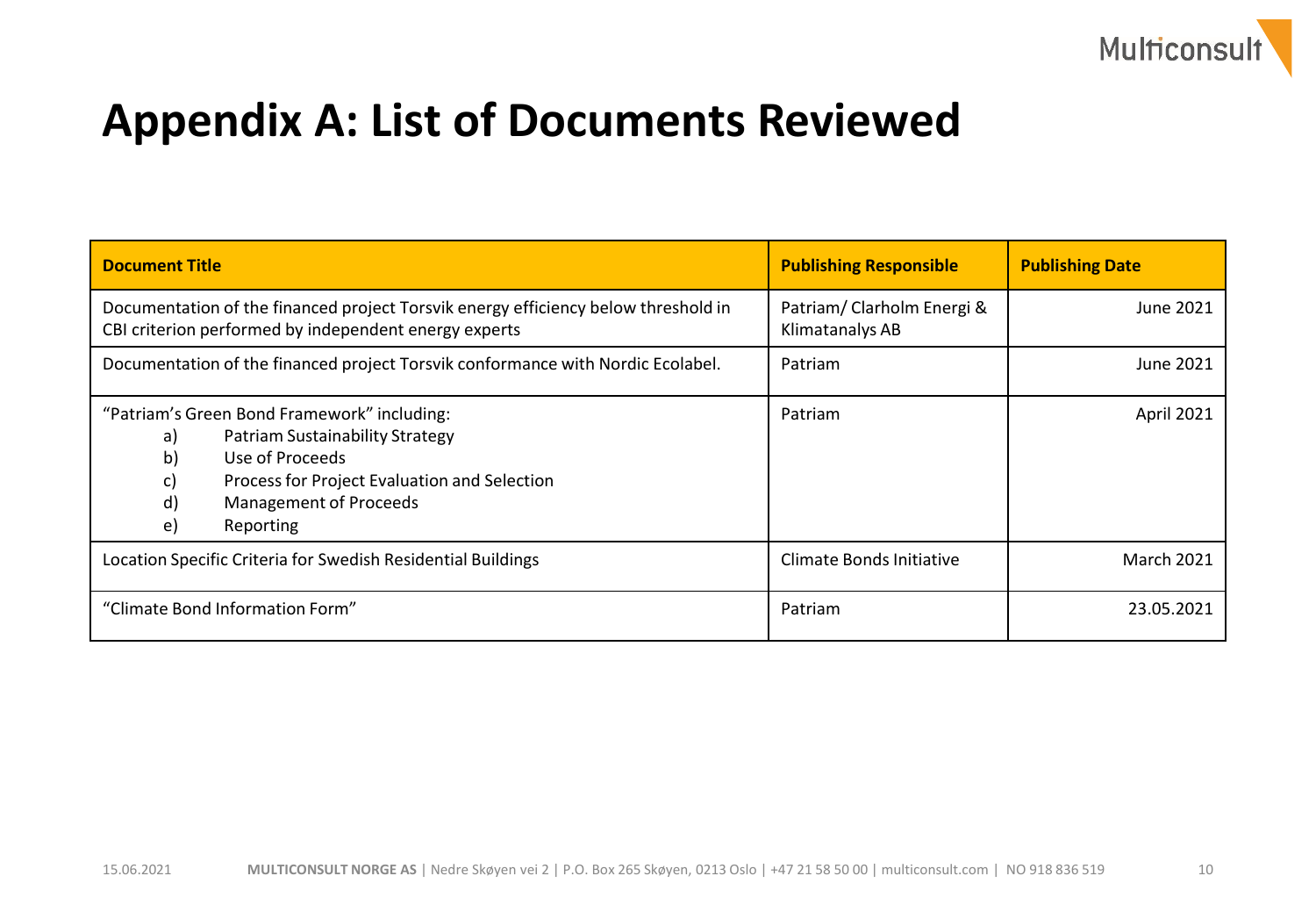

#### **Appendix B: Proxy Methodology**

The Climate Bonds Initiative (CBI) proxy methodology for Swedish energy efficient residential buildings was published in [March 2021](https://www.climatebonds.net/standard/buildings/residential/calculator).

Figure 1 shows the hurdle rate of which the eligible buildings' specific energy demand need to lie below. The hurdle rate is dependent on the version of the EPC system. The evidence behind this criterion is statistics from the Energy Performance Certificates database. As of the version V2.6 energy performance is described by primary energy (pe).

- 1. Before V2.6 EPCs baselines
	- (a) Apartment 86 kWh/m<sup>2</sup> /yr
- (b) Houses 58 kWh/m<sup>2</sup> /yr
- 2. V2.6 and after EPCs baselines
- (a) Apartment 97 kWh.pe/m<sup>2</sup>/yr
- (b) Houses 79 kWh.pe/m<sup>2</sup> /yr



*Figure 1. Residential buildings are eligible for certification if their specific energy demand lies below the hurdle rate established for the midpoint of the term of the bond.*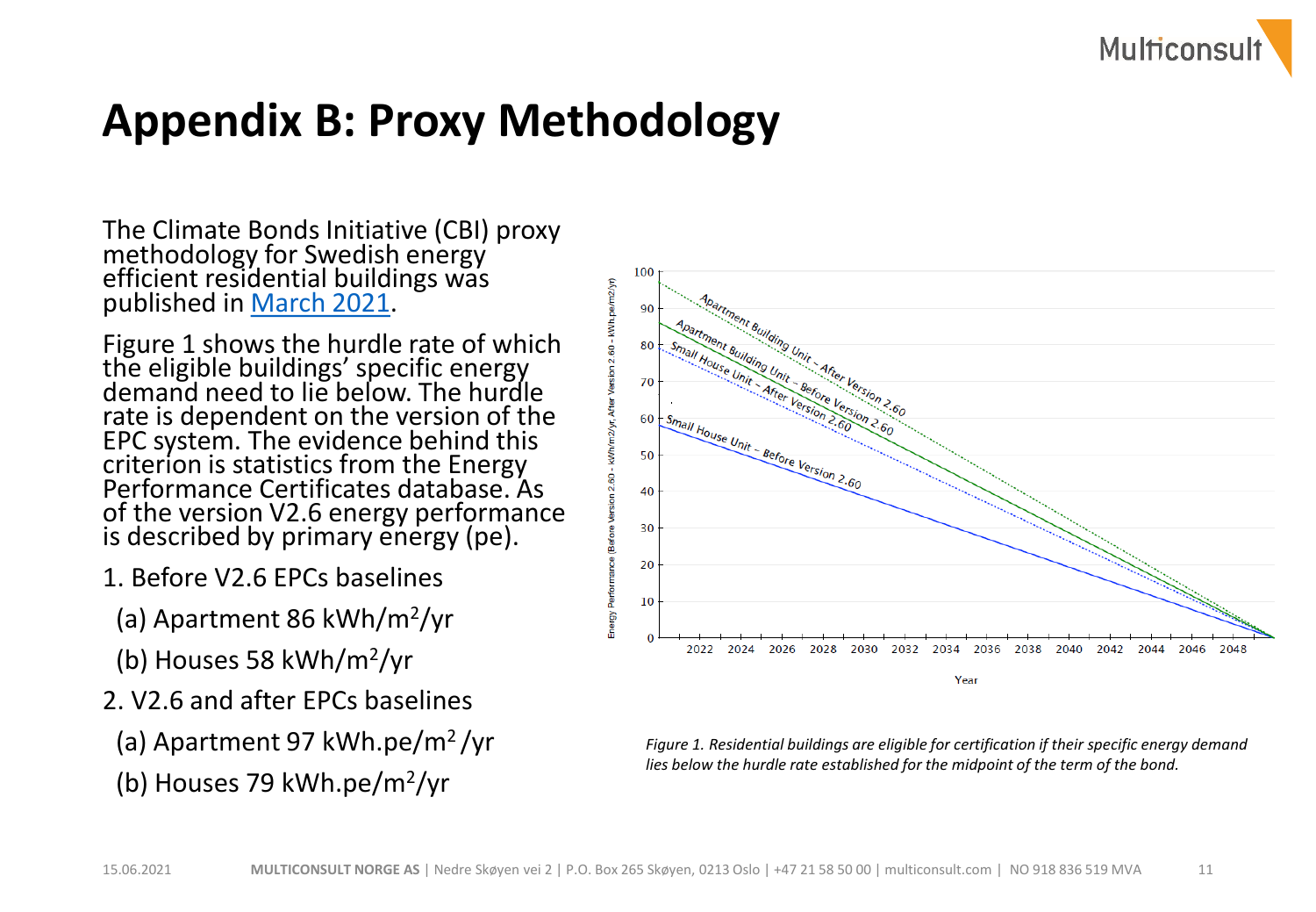

## **Appendix C: Audit Procedures and Findings**

| <b>Eligibility Criteria</b>                                               | <b>Procedure</b>                                                                                                                                                                | <b>Findings</b>                                                                                                                                                                                                                                                                                                                                                                                                                                                                                                                                                                                                                                                                                                                                                                                                                                                                                                                                                                                                     |
|---------------------------------------------------------------------------|---------------------------------------------------------------------------------------------------------------------------------------------------------------------------------|---------------------------------------------------------------------------------------------------------------------------------------------------------------------------------------------------------------------------------------------------------------------------------------------------------------------------------------------------------------------------------------------------------------------------------------------------------------------------------------------------------------------------------------------------------------------------------------------------------------------------------------------------------------------------------------------------------------------------------------------------------------------------------------------------------------------------------------------------------------------------------------------------------------------------------------------------------------------------------------------------------------------|
| Compliance to Part A<br>and B: Pre- and Post-<br>Issuance<br>Requirements | Examination of the information<br>presented in Climate Bond<br>Information Form and E-mail<br>correspondence to determine if<br>Part A and B (Issuance<br>Requirements) is met. | Issuer's information indicates adequate measures to meet the General Requirements.<br>$\bullet$<br>Projects and assets potentially eligible for Green Bond financing will be identified as Eligible<br>$\bullet$<br>Projects and Assets in Patriam's ongoing operations. Eligible Projects and Assets will be<br>evaluated, identified, and documented by the Sustainable Advisory Board ("SAB") of<br>Patriam. The SAB of Patriam will evaluate the identified projects and assets to ensure<br>compliance with the Green Bond Principles and will determine if a project or asset is eligible<br>or not.<br>SAB will maintain and update the Green Bond Framework<br>SAB will convene when considered necessary.<br>$\bullet$<br>SAB consist of the CEO and the CFO.<br>$\bullet$                                                                                                                                                                                                                                 |
| Compliance to Part C:<br>Eligibility of Projects &<br>Assets              | Examination of the information<br>presented in Climate Bond<br>Information Form to determine if<br>Part C (Eligibility of Projects &<br>Assets) is met.                         | The Nominated Projects & Assets fall under the investment area: Buildings<br>$\bullet$<br>The eligibility criteria are based on the Sector Eligibility Criterion on residential building<br>$\bullet$<br>criteria for Sweden.<br>In its nomination of assets, Patriam is ensuring that the selected eligible buildings perform<br>$\bullet$<br>better than the relevant hurdle rate on specific energy demand or specific primary energy<br>demand as described in the CBI criterion and inherent in the national EPC system. This<br>Climate Bonds Initiative criterion ensures the buildings to belong to the top 15% most<br>energy efficient building stock in Sweden. Evidence behind the criterion is found in the<br>national EPC statistic.<br>Single asset nominated in first issuance. Other assets for future green bond issuances to be<br>nominated according to the issuers GBF in the future when they are deemed to meet<br>eligibility criteria, as described in Project Selection and Evaluation. |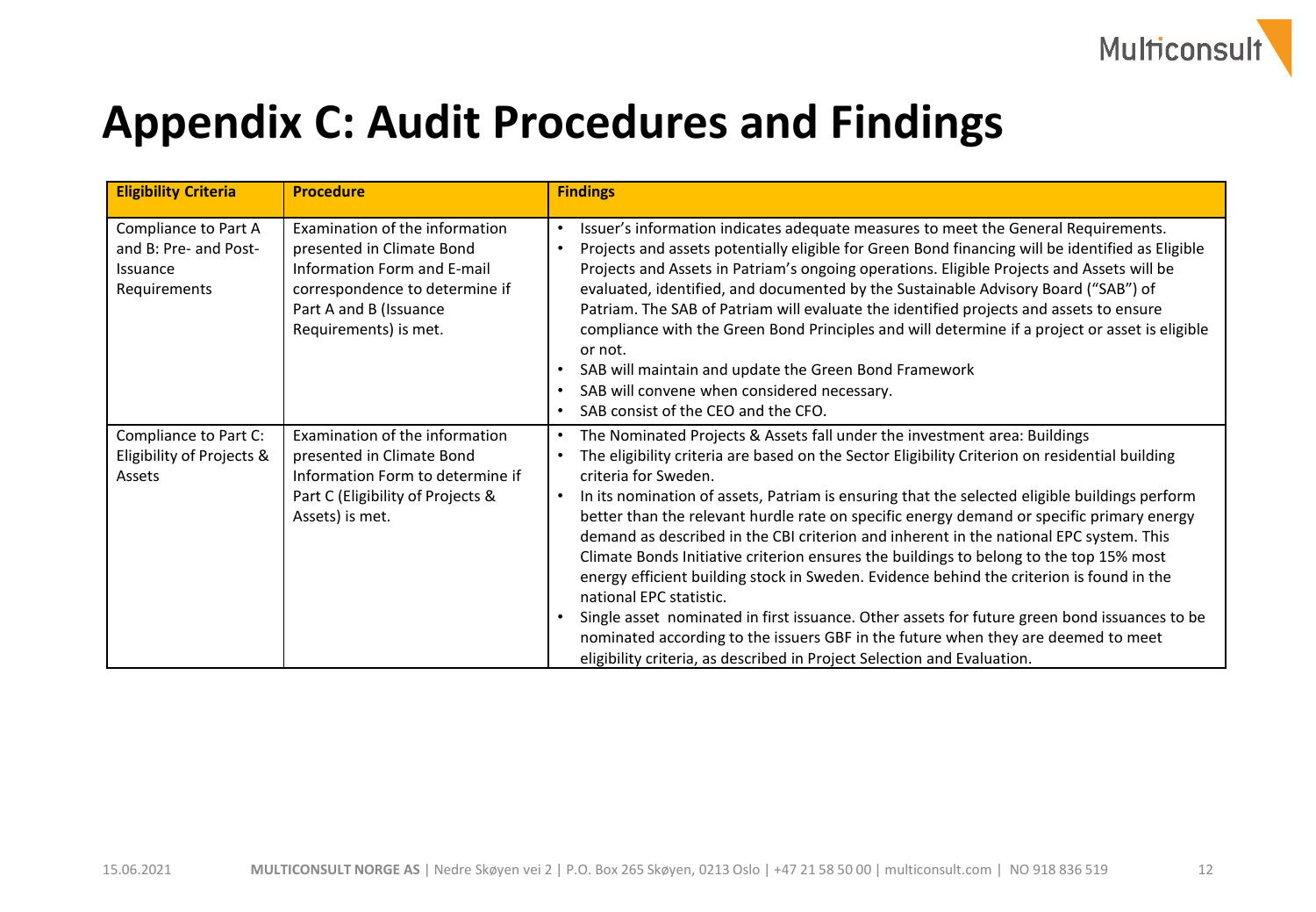

#### **Compliance with Climate Bonds Standard Part A and B: Pre and Post Issuance Requirements**

| <b>Requirement</b>                                                                                                                                                                                                                                                                                                                                                                                                               | <b>Finding</b>                                                                                                                                                                                                                                                                                                                                                                                                                                                                                                                                                                                                                                                                                                                                                                                                                    |
|----------------------------------------------------------------------------------------------------------------------------------------------------------------------------------------------------------------------------------------------------------------------------------------------------------------------------------------------------------------------------------------------------------------------------------|-----------------------------------------------------------------------------------------------------------------------------------------------------------------------------------------------------------------------------------------------------------------------------------------------------------------------------------------------------------------------------------------------------------------------------------------------------------------------------------------------------------------------------------------------------------------------------------------------------------------------------------------------------------------------------------------------------------------------------------------------------------------------------------------------------------------------------------|
| <b>Use of Proceeds</b>                                                                                                                                                                                                                                                                                                                                                                                                           |                                                                                                                                                                                                                                                                                                                                                                                                                                                                                                                                                                                                                                                                                                                                                                                                                                   |
| The Net Proceeds of the Bond shall be allocated<br>to the Nominated Projects & Assets.                                                                                                                                                                                                                                                                                                                                           | The issuer has confirmed this in the information form. Initial bond issue financed a New Asset qualifying the<br>criteria, Project Torsvik, Lidingö municipality, Sweden, 49 apartments. Other new development projects in a<br>dynamic pipeline that are currently in development phase, ~400 mSEK in value.                                                                                                                                                                                                                                                                                                                                                                                                                                                                                                                     |
| The Issuer shall document the Nominated<br>Projects & Assets which are proposed to be<br>associated with the Bond and which have been<br>assessed as likely to be Eligible Projects &<br>Assets. The Issuer shall establish a list of<br>Nominated Projects & Assets which can be kept<br>up-to-date during the term of the Bond.                                                                                                | The Issuer will nominate building which are within the 15 % of most energy efficient residential buildings in<br>Sweden. There will be annual updates and reports about the qualified projects and assets.<br>Patriam's project pipeline portfolio is under development and specific energy demand and specific primary<br>energy demand will be documented at a later stage.<br>Potential property acquisitions of existing buildings in line with CBIs and the issuers low carbon criteria,<br>development of new assets where there is sufficient evidence that the building will meet the low carbon<br>criteria (CO <sub>2</sub> -emissions target, location specific CBI criteria) and other activities deemed to be environmentally<br>friendly on existing buildings, such as installation of roof-top solar power cells. |
| The Issuer shall allocate the Net Proceeds to<br>Nominated Projects & Assets within 24 months<br>of issuance of the Bond, or the Issuer shall<br>disclose in post-issuance reporting as per clause<br>8.3 the estimated timeline for allocation of net<br>proceeds to Nominated Projects & Assets. Net<br>proceeds may be reallocated to other<br>Nominated Projects & Assets at any time while<br>the Bond remains outstanding. | Issuer informs that all proceeds from November 2020 issuances are allocated to qualifying project.<br>Initial bond issue financed a New Asset. Future bond issuances under the program may include refinancing of<br>old assets which meets the eligibility criteria.                                                                                                                                                                                                                                                                                                                                                                                                                                                                                                                                                             |
| The expected Net Proceeds of the Bond shall be<br>no greater than the Issuer's total investment<br>exposure to the proposed Nominated Projects<br>& Assets, or the relevant proportion of the total<br>Market Value of the proposed Nominated<br>Projects & Assets which are owned or funded<br>by the Issuer.                                                                                                                   | The issuer has confirmed this in the information form.                                                                                                                                                                                                                                                                                                                                                                                                                                                                                                                                                                                                                                                                                                                                                                            |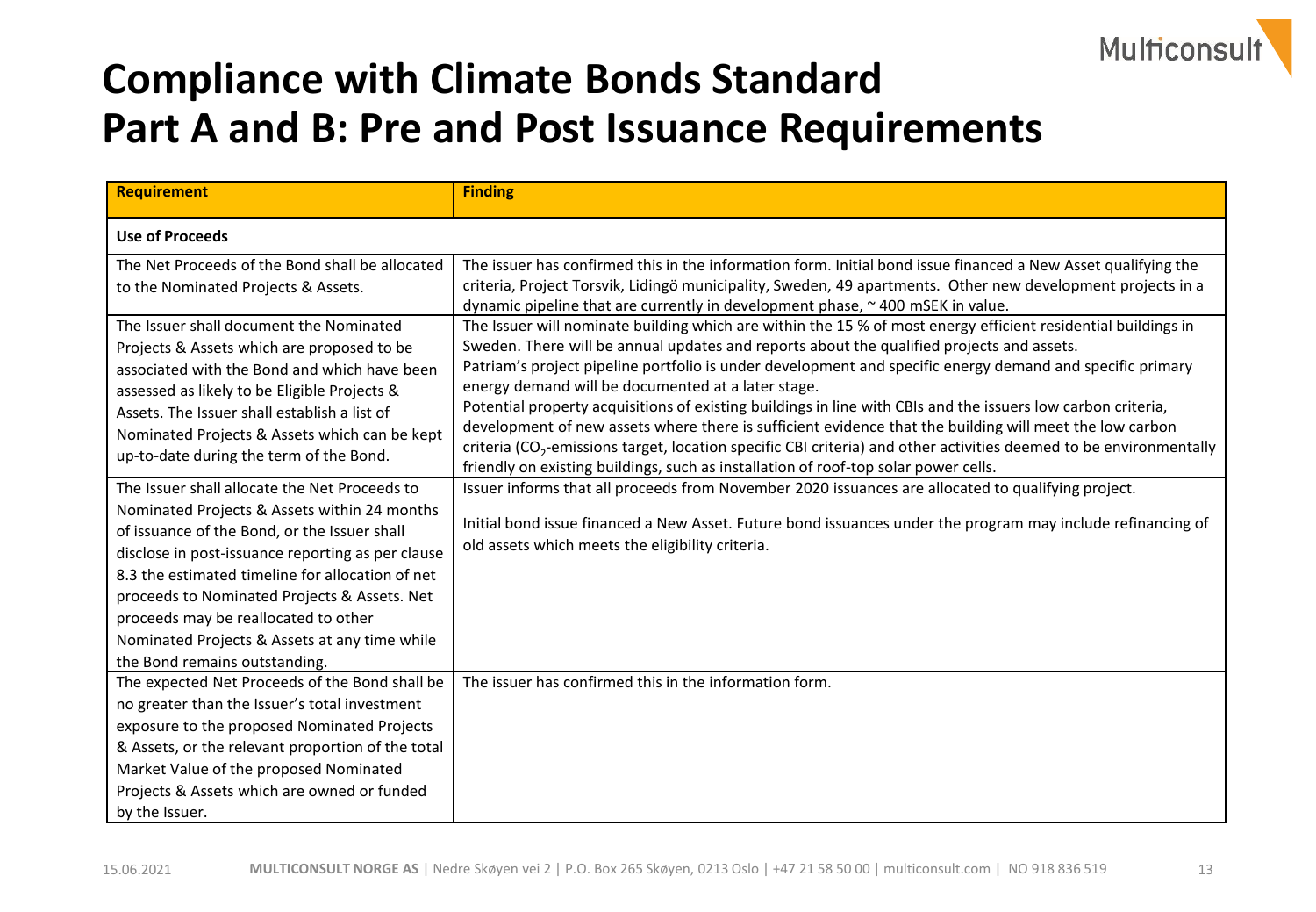

| <b>Requirement</b>                                                                                                                                                                                                                                                                                                                                          | <b>Finding</b>                                                                                                                                                                                                                                                                                                              |
|-------------------------------------------------------------------------------------------------------------------------------------------------------------------------------------------------------------------------------------------------------------------------------------------------------------------------------------------------------------|-----------------------------------------------------------------------------------------------------------------------------------------------------------------------------------------------------------------------------------------------------------------------------------------------------------------------------|
| Use of Proceeds (cont.)                                                                                                                                                                                                                                                                                                                                     |                                                                                                                                                                                                                                                                                                                             |
| Nominated Projects & Assets shall not be<br>nominated to other Certified Climate Bonds,<br>Certified Climate Loans, Certified Climate Debt<br>Instruments, green bonds, green loans or other<br>labelled instruments.                                                                                                                                       | The issuer has confirmed that Nominated Projects & Assets will not be nominated to other Certified Climate<br>Bonds Certified Climate Loans, Certified Climate Debt Instruments, green bonds, green loans or other labelled<br>instruments (such as social bonds or SDG bonds).                                             |
| Where a proportion of the Net Proceeds of the<br>Bond are used for refinancing, the Issuer shall<br>track the share of the Net Proceeds used for<br>financing and refinancing and identify which<br>Nominated Projects & Assets may be<br>refinanced. This may also include the expected<br>look-back period for refinanced Nominated<br>Projects & Assets. | Future bond issuances under the program may include refinancing of old assets which meets the eligibility<br>criteria. The SAB of Patriam will evaluate the identified projects and assets to ensure compliance with the<br>Green Bond Principles and will determine if a project or asset is eligible or not.              |
| The Net Proceeds of the Bond shall be tracked by<br>the Issuer following a formal internal process<br>which is documented in accordance with Clause<br>3.1.                                                                                                                                                                                                 | Eligible Projects and Assets will be evaluated, identified, and documented by the Sustainable Advisory Board<br>("SAB") of Patriam. The SAB of Patriam will evaluate the identified projects and assets to ensure compliance<br>with the Green Bond Principles and will determine if a project or asset is eligible or not. |
| Additional Nominated Project & Assets may be<br>added to, or used to substitute or replenish, the<br>portfolio of Nominated Project & Assets as long<br>as the additional Nominated Project & Assets<br>are eligible under Part C of the Climate Bonds<br>Standard and are consistent with the Bond's<br>objective as set out in Clause 6.1.1.              | Single asset nominated in first issuance. Other assets for future green bond issuances to be nominated<br>according to the issuers GBF in the future when they are deemed to meet eligibility criteria, as described in<br>Project Selection and Evaluation.                                                                |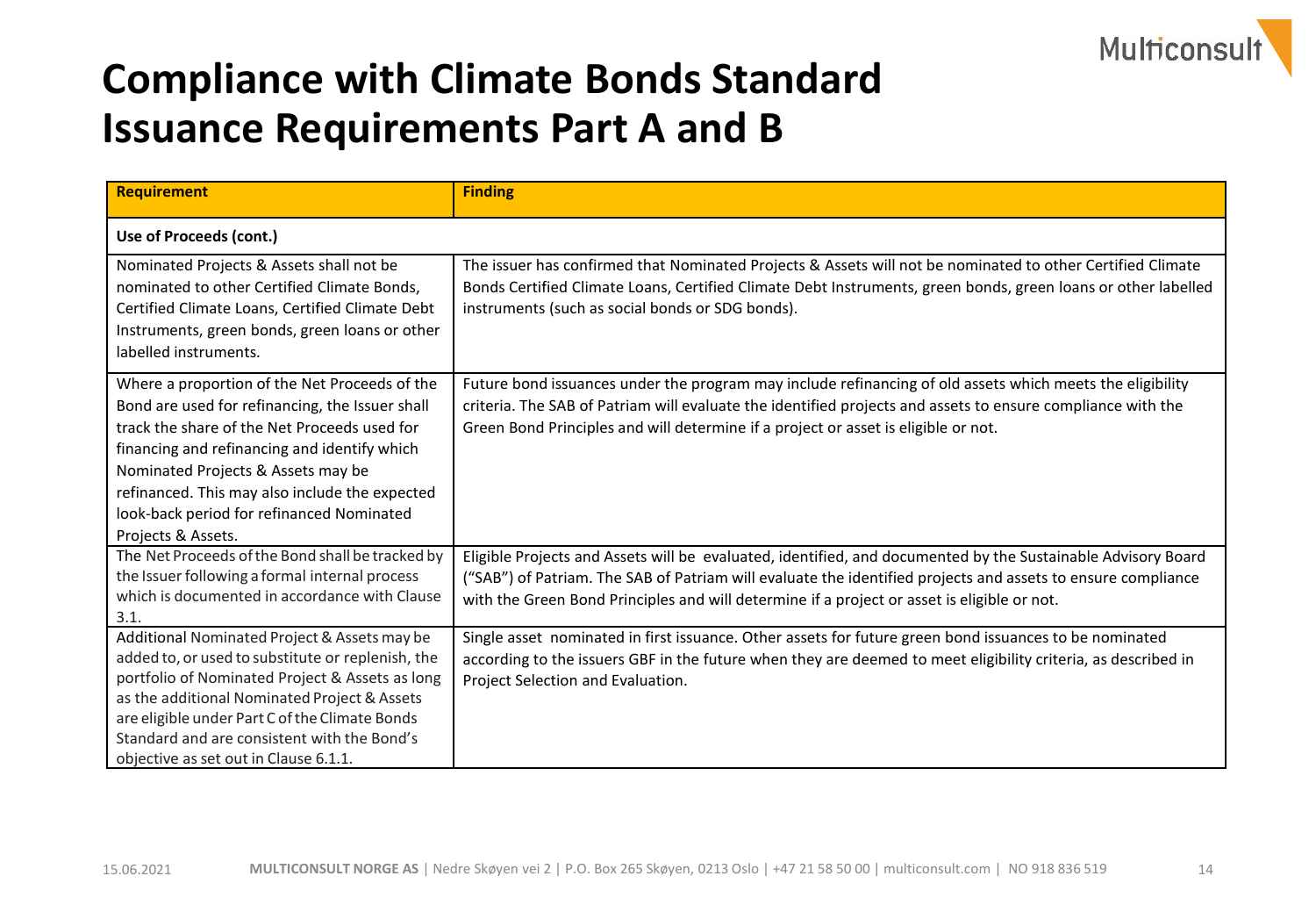

| <b>Requirement</b>                                                                                                                                                                                                                                                                             | <b>Finding</b>                                                                                                                                                                                                                                                                                                                                                                                                                                                                                                                                                                                                                                                                                                                                                                                                                                                                                                                                                                                                                                                                                                                                                                                                                                                                                                                                                                                                                                                                      |
|------------------------------------------------------------------------------------------------------------------------------------------------------------------------------------------------------------------------------------------------------------------------------------------------|-------------------------------------------------------------------------------------------------------------------------------------------------------------------------------------------------------------------------------------------------------------------------------------------------------------------------------------------------------------------------------------------------------------------------------------------------------------------------------------------------------------------------------------------------------------------------------------------------------------------------------------------------------------------------------------------------------------------------------------------------------------------------------------------------------------------------------------------------------------------------------------------------------------------------------------------------------------------------------------------------------------------------------------------------------------------------------------------------------------------------------------------------------------------------------------------------------------------------------------------------------------------------------------------------------------------------------------------------------------------------------------------------------------------------------------------------------------------------------------|
| Process for Evaluation and Selection of Projects & Assets                                                                                                                                                                                                                                      |                                                                                                                                                                                                                                                                                                                                                                                                                                                                                                                                                                                                                                                                                                                                                                                                                                                                                                                                                                                                                                                                                                                                                                                                                                                                                                                                                                                                                                                                                     |
| The Issuer shall establish, document and<br>maintain a decision-making process which it<br>uses to determine the eligibility of the<br>Nominated Projects & Assets.                                                                                                                            | The framework approach identifies buildings which are within the 15% of most energy efficient residential<br>buildings.<br>The climate-related objective of the Bond is stated to be: to offer sustainable homes by creating socially,<br>economically, and environmentally sustainable products for customers and communities.<br>Projects and assets potentially eligible for Green Bond financing will be identified as Eligible Projects and<br>Assets in Patriam's ongoing operations. Eligible Projects and Assets will be evaluated, identified, and<br>documented by the Sustainable Advisory Board ("SAB") of Patriam. The SAB of Patriam will evaluate the<br>identified projects and assets to ensure compliance with the Green Bond Principles and will determine if a<br>project or asset is eligible or not. The SAB of Patriam will convene when necessary and is chaired by Ludvig<br>Fredriksson (CFO) and Andreas Holmberg (CEO) and is governed by Andreas Holmberg. For completed, new<br>development and greenfield development property projects, refurbishment/conversion projects, a property<br>project will be eligible if there is sufficient evidence that the property is, or likely to meet upon completion,<br>the energy performance standards stated in the "Residential Proxy -Sweden", set by the Climate Bond<br>Initiative. " The SAB of Patriam will decide whether or not a Project or Asset is eligible for Green Bond<br>financing or not" |
| The Issuer should include under Clause 2.1<br>further aspects of the decision-making process.                                                                                                                                                                                                  | Eligible housing is buildings which have been assessed to belong to the top 15% most energy efficient building<br>stock in Sweden, described by specific energy demand or specific primary energy demand.                                                                                                                                                                                                                                                                                                                                                                                                                                                                                                                                                                                                                                                                                                                                                                                                                                                                                                                                                                                                                                                                                                                                                                                                                                                                           |
| The Issuer shall assess that all proposed<br>Nominated Projects & Assets to be associated<br>with the Bond meet the documented objectives<br>as stated under Clause 2.1.1 and are likely to<br>conform to the relevant eligibility requirements<br>under Part C of the Climate Bonds Standard. | The eligibility criteria are based on the eligible residential building criteria for Sweden which can be found<br>here: https://www.climatebonds.net/standard/buildings/residential/calculator<br>In its nomination of assets, Patriam is ensuring that the selected eligible buildings perform better than<br>relevant hurdle rate on specific energy demand or specific primary energy demand as described in the CBI<br>criterion and inherent in the national EPC system.                                                                                                                                                                                                                                                                                                                                                                                                                                                                                                                                                                                                                                                                                                                                                                                                                                                                                                                                                                                                       |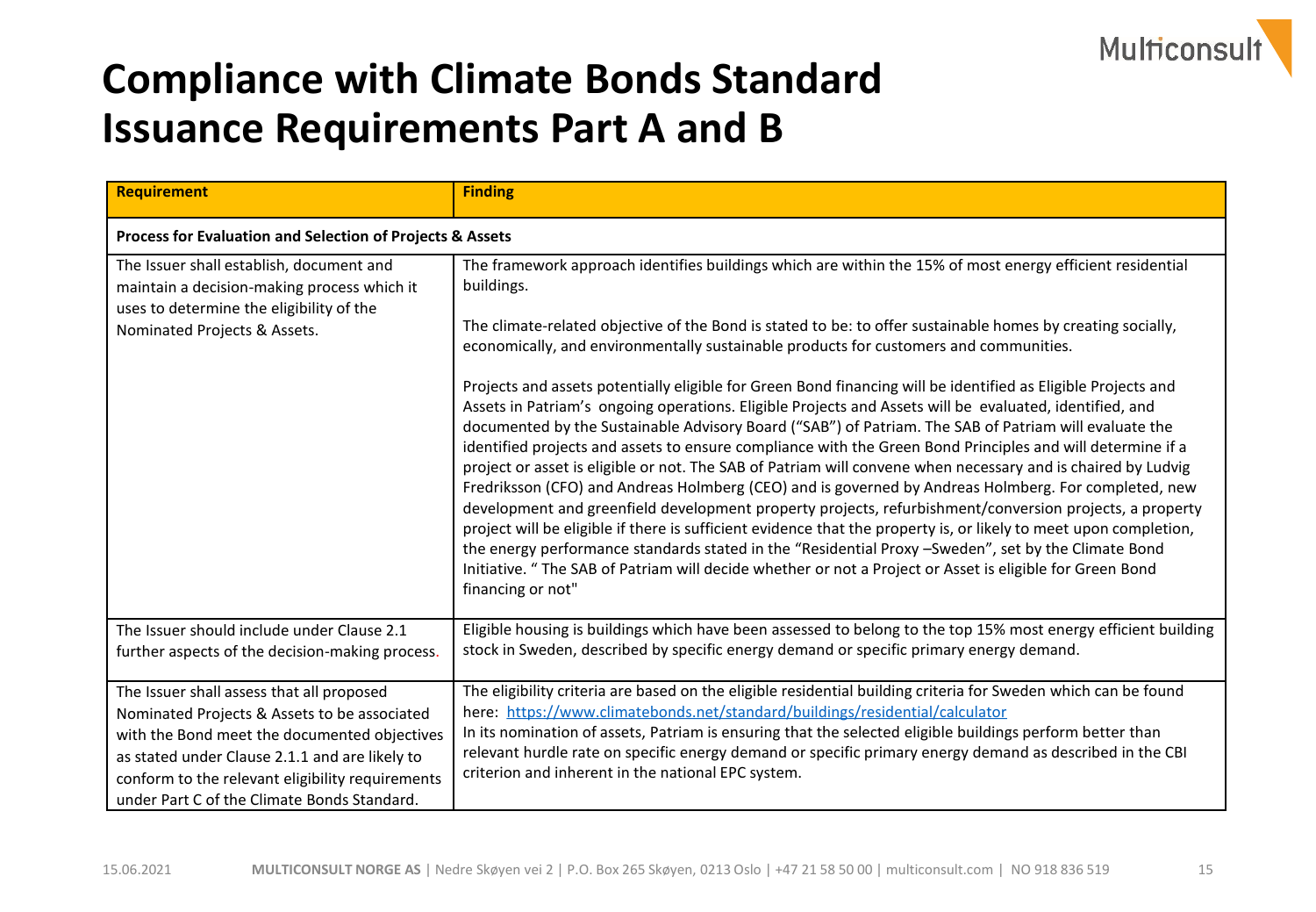

| <b>Requirement</b>                                                                                                                                                                                                                                                                                | <b>Finding</b>                                                                                                                                                                                                                                                                                                                                                                                                                                                                                                                                                                                                                                                                                                                    |  |
|---------------------------------------------------------------------------------------------------------------------------------------------------------------------------------------------------------------------------------------------------------------------------------------------------|-----------------------------------------------------------------------------------------------------------------------------------------------------------------------------------------------------------------------------------------------------------------------------------------------------------------------------------------------------------------------------------------------------------------------------------------------------------------------------------------------------------------------------------------------------------------------------------------------------------------------------------------------------------------------------------------------------------------------------------|--|
| Process for Evaluation and Selection of Projects & Assets (cont.)                                                                                                                                                                                                                                 |                                                                                                                                                                                                                                                                                                                                                                                                                                                                                                                                                                                                                                                                                                                                   |  |
| The Issuer should include under Clause 2.1<br>further aspects of the decision-making process.                                                                                                                                                                                                     | Eligible housing is buildings which have been assessed to belong to the top 15% most energy efficient building<br>stock in Sweden, described by specific energy demand or specific primary energy demand.                                                                                                                                                                                                                                                                                                                                                                                                                                                                                                                         |  |
| The Issuer shall assess that all proposed<br>Nominated Projects & Assets to be associated<br>with the Bond meet the documented objectives<br>as stated under Clause 2.1.1 and are likely to<br>conform to the relevant eligibility requirements<br>under Part C of the Climate Bonds Standard.    | The eligibility criteria are based on the eligible residential building criteria for Sweden which can be found<br>here: https://www.climatebonds.net/standard/buildings/residential/calculator<br>In its nomination of assets, Patriam is ensuring that the selected eligible buildings perform better than<br>relevant hurdle rate on specific energy demand or specific primary energy demand as described in the CBI<br>criterion and inherent in the national EPC system.                                                                                                                                                                                                                                                     |  |
| <b>Management of Proceeds</b>                                                                                                                                                                                                                                                                     |                                                                                                                                                                                                                                                                                                                                                                                                                                                                                                                                                                                                                                                                                                                                   |  |
| The systems, policies and processes to be used<br>for management of the Net Proceeds shall be<br>documented by the Issuer and disclosed to the<br>Verifier, and shall include tracking of proceeds,<br>managing unallocated proceeds and<br>earmarking funds to Nominated Projects and<br>Assets. | Proceeds are to be earmarked to projects and allocation disclosed annually per project.<br>The net proceeds of any Green Bond financing will be credited to a dedicated account managed by Patriam<br>Group. While any Green Bond net proceeds remain unallocated, Patriam will temporarily hold any<br>unallocated net proceeds at its own discretion in this dedicated account managed by Patriam Group.<br>Temporary holdings will not be made in entities with a business plan focused on fossil energy generation,<br>nuclear energy generation, research and/or development within weapons and defense, environmentally<br>negative resource extraction (such as rare-earth elements or fossil fuels), gambling or tobacco. |  |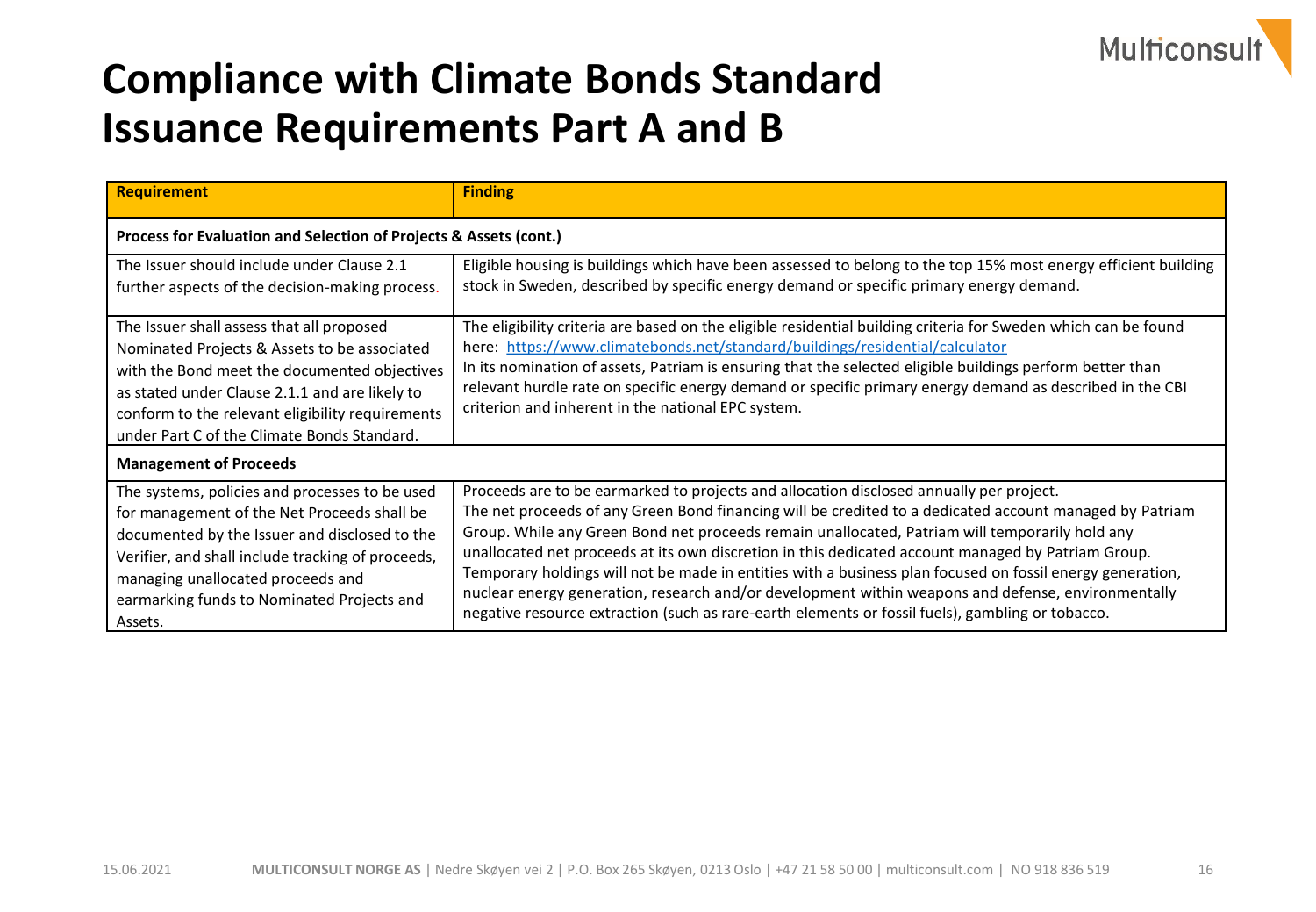

| <b>Requirement</b>                                                                                                                                                                                                                                                                                                                                                                                            | <b>Finding</b>                                                                                                                                                                                                                                                                                                                                                                                                                                                                                                                                                                                                                                                                                                                                                                                                                                                                                                                                                                                                                       |
|---------------------------------------------------------------------------------------------------------------------------------------------------------------------------------------------------------------------------------------------------------------------------------------------------------------------------------------------------------------------------------------------------------------|--------------------------------------------------------------------------------------------------------------------------------------------------------------------------------------------------------------------------------------------------------------------------------------------------------------------------------------------------------------------------------------------------------------------------------------------------------------------------------------------------------------------------------------------------------------------------------------------------------------------------------------------------------------------------------------------------------------------------------------------------------------------------------------------------------------------------------------------------------------------------------------------------------------------------------------------------------------------------------------------------------------------------------------|
| <b>Reporting</b>                                                                                                                                                                                                                                                                                                                                                                                              |                                                                                                                                                                                                                                                                                                                                                                                                                                                                                                                                                                                                                                                                                                                                                                                                                                                                                                                                                                                                                                      |
| The Issuer shall prepare a Green Bond<br>Framework and make it publicly available prior<br>to Issuance or at the time of Issuance.                                                                                                                                                                                                                                                                            | The Patriam Green Bond Framework is prepared and will be made publicly available on Patriam's webpage.<br>The Framework is in line with the Climate Bonds Standard.                                                                                                                                                                                                                                                                                                                                                                                                                                                                                                                                                                                                                                                                                                                                                                                                                                                                  |
| The Issuer shall include in the Disclosure<br>Documentation:<br>The investment areas, as provided in Clause<br>9.1, into which the Nominated Projects &<br>Assets fall;<br>The intended types of temporary<br>investment instruments for the<br>management of unallocated Net Proceeds in<br>accordance with Clause 7.3;<br>The Verifier engaged by the Issuer for the<br>mandatory verification engagements; | The Nominated Projects & Assets fall into investment area low carbon buildings (residential). The ambition<br>level is to meet standard.<br>While any Green Bond net proceeds remain unallocated to Green projects and assets, they will be credited<br>to a dedicated account managed by Patriam Group.<br>Reports on allocation of proceeds and green credentials/outcomes will be made available to<br>bondholder/lender on an annual basis. The report on green credentials/outcomes will be included as a<br>section in CSR project reports. As only one category (residential buildings in Sweden) is being financed, the<br>report is automatically dividing between categories and location of projects.<br>The performance KPI will be 1) Reduced energy compared to baseline.<br>A designated energy efficiency expert will verify the reporting on green credentials/outcomes.<br>Patriam have confirmed that the Disclaimer will be made available to investors as part of the pre issuance<br>$\bullet$<br>information. |
| The intended approach to providing Update<br>Reports to reaffirm conformance with the<br>Climate Bonds Standard while the Bond<br>remains outstanding, including the location<br>of the published documents;                                                                                                                                                                                                  |                                                                                                                                                                                                                                                                                                                                                                                                                                                                                                                                                                                                                                                                                                                                                                                                                                                                                                                                                                                                                                      |
| The Climate Bonds Initiative Disclaimer<br>provided in the Certification Agreement.                                                                                                                                                                                                                                                                                                                           |                                                                                                                                                                                                                                                                                                                                                                                                                                                                                                                                                                                                                                                                                                                                                                                                                                                                                                                                                                                                                                      |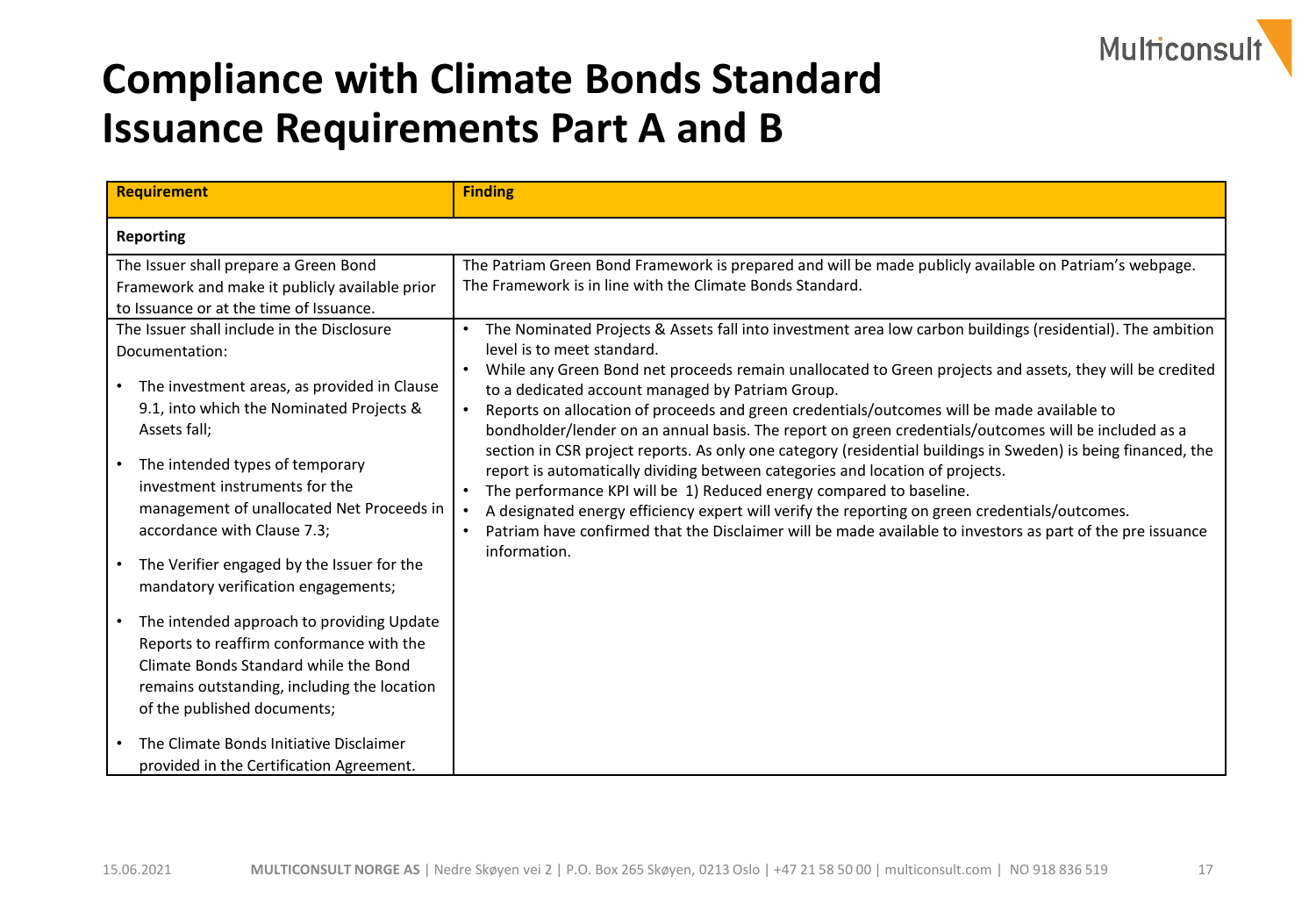

#### **Compliance with Climate Bonds Standard Part C: Eligibility of Projects & Assets**

| <b>Requirement</b>                                                                                                                                                                                                                                                                                                                                                                                                                                | <b>Finding</b>                                                                                                                                                                                                                                                                                                                                                                                                                                                                                                                                                                                                                                                                                                         |
|---------------------------------------------------------------------------------------------------------------------------------------------------------------------------------------------------------------------------------------------------------------------------------------------------------------------------------------------------------------------------------------------------------------------------------------------------|------------------------------------------------------------------------------------------------------------------------------------------------------------------------------------------------------------------------------------------------------------------------------------------------------------------------------------------------------------------------------------------------------------------------------------------------------------------------------------------------------------------------------------------------------------------------------------------------------------------------------------------------------------------------------------------------------------------------|
| 9. Climate Bonds Taxonomy                                                                                                                                                                                                                                                                                                                                                                                                                         |                                                                                                                                                                                                                                                                                                                                                                                                                                                                                                                                                                                                                                                                                                                        |
| 9.1. Nominated Projects & Assets, as identified<br>by the Issuer under Clauses 1.1 and 5.1, shall<br>fall into one or more of the investment areas<br>listed as included in the Climate Bonds<br>Taxonomy.                                                                                                                                                                                                                                        | The Nominated Projects & Assets fall under the investment area: Buildings                                                                                                                                                                                                                                                                                                                                                                                                                                                                                                                                                                                                                                              |
| 10. Sector Eligibility Criteria                                                                                                                                                                                                                                                                                                                                                                                                                   |                                                                                                                                                                                                                                                                                                                                                                                                                                                                                                                                                                                                                                                                                                                        |
| <b>10.1.</b> Nominated Projects & Assets shall meet<br>the specific eligibility requirements provided in<br>the relevant Sector Eligibility Criteria<br>documents. If there are different versions of<br>the relevant Sector Eligibility Criteria<br>documents, then the version which was current<br>at issuance of the bond may be used for<br>demonstration of the eligibility of Nominated<br>Projects & Assets for the duration of the bond. | The eligibility criteria are based on the Sector Eligibility Criteria on residential building criteria for Sweden<br>which can be found here: https://www.climatebonds.net/standard/buildings/residential/calculator<br>In its nomination of assets, Patriam is ensuring that the selected eligible buildings perform better than<br>relevant hurdle rate on specific energy demand or specific primary energy demand as described in the CBI<br>criterion and inherent in the national EPC system. This Climate Bonds Initiative criterion ensures the buildings<br>to belong to the top 15% most energy efficient building stock in Sweden. Evidence behind the criterion is<br>found in the national EPC statistic. |